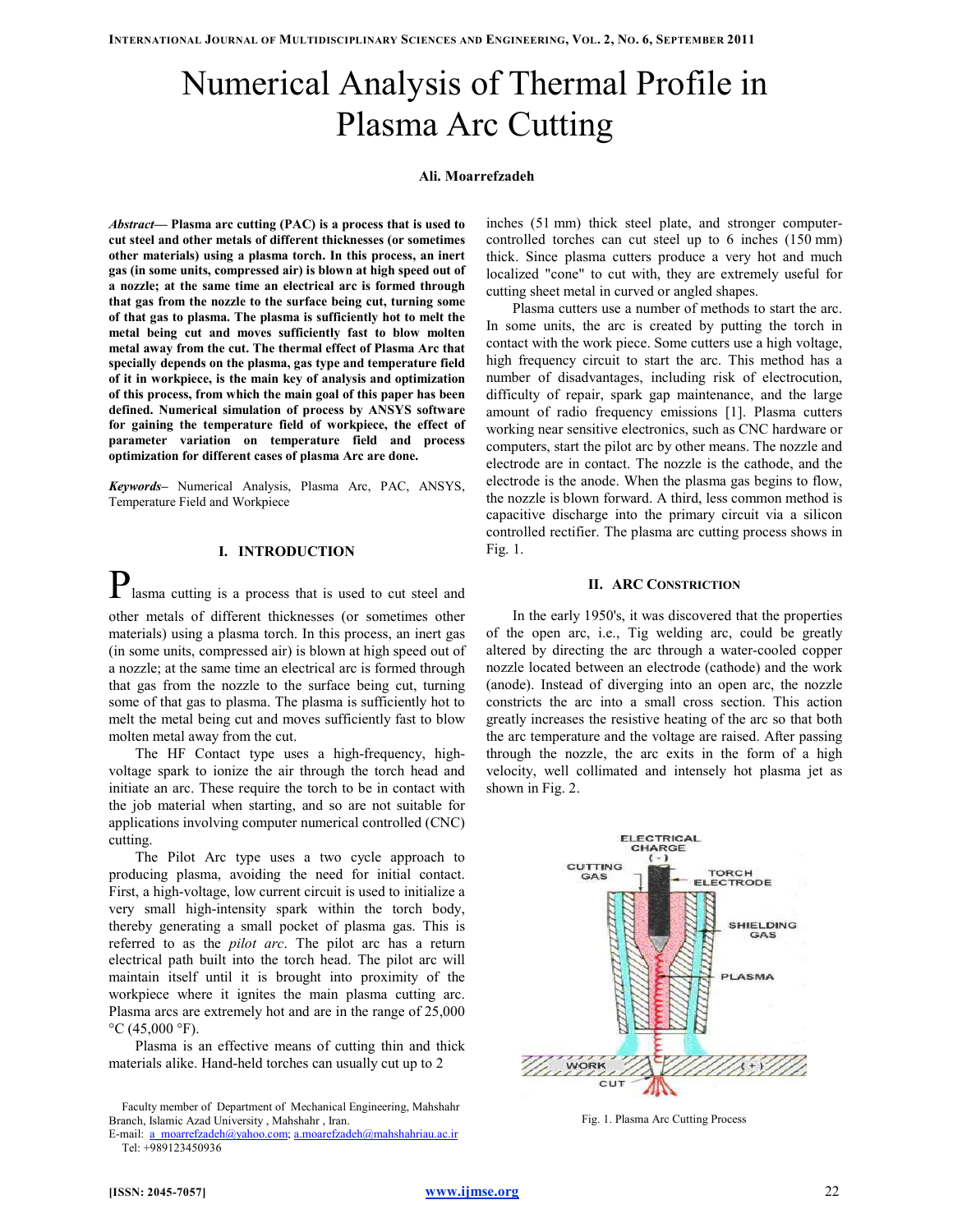

Fig. 2. Plasma jet

#### III. NUMERICAL SIMULATION

Finite elements simulations are done in 3 steps with the main pieces:

1- Modeling by FEMB

2- The thermal study and processing

 3- Post-Processing result of analysis by ANSYS software for results discussion

Finite-Element techniques:

1-Finite elements modeling, types and properties

for model different parts.

2-The definition of material properties

3-parameter definition

Finite-Element Modeling of SAW shows in Fig. 3.

# IV. CONVENTIONAL PLASMA ARC CUTTING

The plasma jet that is generated by conventional "dry" arc constriction techniques can be used to sever any metal at relatively high cutting speeds. The thickness of plate can range from 1/8 inch to a maximum thickness depending on



Fig. 3. Finite-Element modeling

both the current capacity of the torch and the physical properties of the metal. A heavy duty mechanized torch with a current capacity of 1000 amps can cut through 5 inch thick stainless steel and 6 inch thick aluminum. However, in most industrial applications the plate thickness seldom exceeds 1- 1/2 inch. In this thickness range, conventional plasma cuts are usually beveled and have a rounded top edge.

Beveled cuts are a result of an imbalance in heat input into the cut face. As shown in Fig. 4, a positive cut angle will result if the heat input into the top of the cut exceeds the heat input into the bottom. One obvious approach to reduce this heat imbalance is to apply the arc constriction principle described in Fig. 1: increased arc constriction will cause the temperature profile of the plasma jet to become more uniform and, correspondingly, the cut will become more square. Unfortunately, the conventional nozzle is limited by the tendency to establish two arcs in series---electrode to nozzle, and nozzle to work. This phenomenon is known as "double arcing" and can damage both the electrode and nozzle.

Conventional plasma cutting can be cumbersome to apply if the user is cutting a wide variety of metals and plate thickness. For example, if the conventional plasma process is used to cut stainless steel, mild steel and aluminum, it will be necessary to have three different cutting gases on hand if optimum cut quality is to be obtained. This requirement not only complicates the process, but necessitates stocking expensive cutting gases such as 65% argon - 35% hydrogen.

## V. "DUAL FLOW" PLASMA CUTTING

The Dual Flow technique, developed around 1965, is a slight modification of the conventional plasma cutting process. Essentially it incorporates the same features as conventional plasma cutting except that a secondary shield gas is added around the nozzle (Fig. 4). Usually the cutting gas is nitrogen and the secondary shielding gas is selected according to the metal to be cut. Secondary shield gases typically used are: mild steel either air or oxygen; stainless steel--CO2; aluminum--argon--hydrogen mixture.

Cutting speeds are slightly better than with conventional cutting on mild steel; however, cut quality is inadequate for many applications. Cutting speed and quality on stainless steel and aluminum are essentially the same as with the conventional process. The major advantage of this approach is that the nozzle can be recessed within a ceramic shield gas cup as shown in Fig.5, thereby protecting the nozzle from double



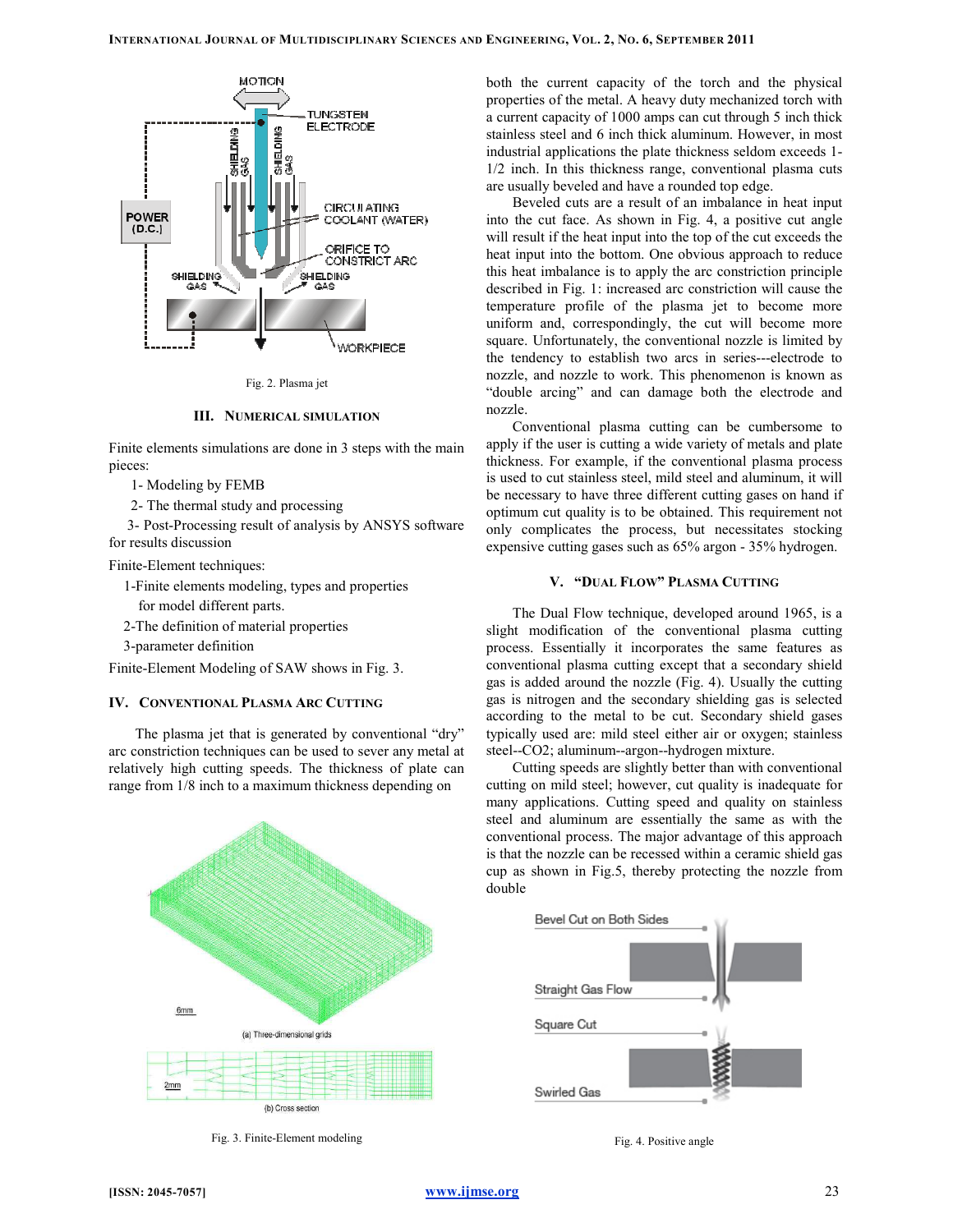

Fig. 5. Dual Flow Plasma Cutting

arcing. If no shield gas were present, the ceramic shield gas cup could deteriorate because of the high irradiative heat load produced by the plasma jet.

Water Shield plasma cutting is similar to Dual Flow except that water is substituted for the shield gas. Cut appearance and nozzle life are improved because of the cooling effect provided by the water. Cut squareness, cutting speed and dross tendency are not measurably improved because the water does not provide additional arc constriction.

Unlike the conventional processes described earlier, optimum cut quality is obtained on all metals with just one cutting gas---nitrogen. This single gas requirement makes the process more economical and easier to use. Physically, nitrogen is ideal because of its superior ability to transfer heat from the arc to the workpiece. As illustrated in the equation below, the heat energy, Eh, absorbed by nitrogen when it dissociates, is relinquished when it recombines at the workpiece.

$$
N_2 + E_h = N + N \tag{1}
$$

Mass continuity equation:

$$
\frac{1}{r}\frac{\partial}{\partial r}(r\rho v_r) + \frac{\partial}{\partial z}(\rho v_z) = 0
$$
\n(2)

Despite the extremely high temperatures generated at the point where the water impinges the arc, less than 10% of the water is vaporized. The remaining 90% of the water exits from the nozzle in the form of a conical spray which cools the top surface of the workpiece. This additional cooling prevents the formation of oxides on the cut surface.

Little water is evaporated at the arc because an insulating boundary layer of steam forms between the plasma and the injected water. This steam boundary layer, usually referred to as a "Linden frost Layer", is the same principle that allows a drop of water to dance around on a hot skillet rather than immediately vaporizing.

Nozzle life is greatly increased with the Water-injection technique because the steam boundary layer insulates the nozzle from the intense heat of the arc, and the water cools the nozzle at the point of maximum arc constriction. The protection afforded by the water-steam boundary layer also



Fig. 6. Direction of cut

allows a unique design innovation: the entire lower portion of the nozzle can be ceramic. Consequently, double arcing from the nozzle touching the workpiece- the major cause of nozzle destruction--is virtually eliminated.

An important property of these cuts is that when viewed in the direction of the cut, as shown in Fig. 6, the right side of the kerf is square and the left side of the kerf is slightly beveled. This feature is not caused by Water-injection; rather, it results from the cutting gas which is swirled in a clockwise direction, causing more of the arc energy to be expended on the right side of the kerf. This same asymmetry exists in conventional "dry" cutting when the cutting gas is, swirled; however, the difference in cut angle is not so evident because of excessive bevel and rounding of the top edge. In shape cutting applications, this means that the direction of travel must be selected to produce a square cut on the production part.

#### VI. CONCLUSION

Conclusions for workpiece temperature field, showing the heat transfer way between shielding gas and environment with temperature and velocities is completely shown in Fig.7. Water-injection plasma cutting is capable of cutting virtually all metals ranging from  $1/8$  inch to 3 inches thick. In this thickness range, Water-injection plasma cutting offers some distinct advantages over both conventional plasma cutting and the process variations that are available. These advantages are: relatively square cuts at high cutting speeds; smooth, clean cut face; dross free cuts on most materials including mild steel; increased nozzle life since the ceramic bottom piece insulates the nozzle, thereby preventing double arcing; use of one cutting gas, nitrogen, for all metals. The cut angle on the high quality side will usually be within two degrees of square and will seldom require machining or finishing. The most widespread application of Waterinjection Plasma Cutting has been multiple torches cutting of mild steel. The high cutting speeds achievable with Waterinjection plasma cutting, together with the capabilities of N/C cutting machines, enable the user to greatly increase his productivity. Cutting costs are typically 1/2 to 1/4 that of oxy-fuel cutting.

The conventional "dry" cutting mode allows the cutting plate in the 3 to 6 inch thickness range. In this mode of